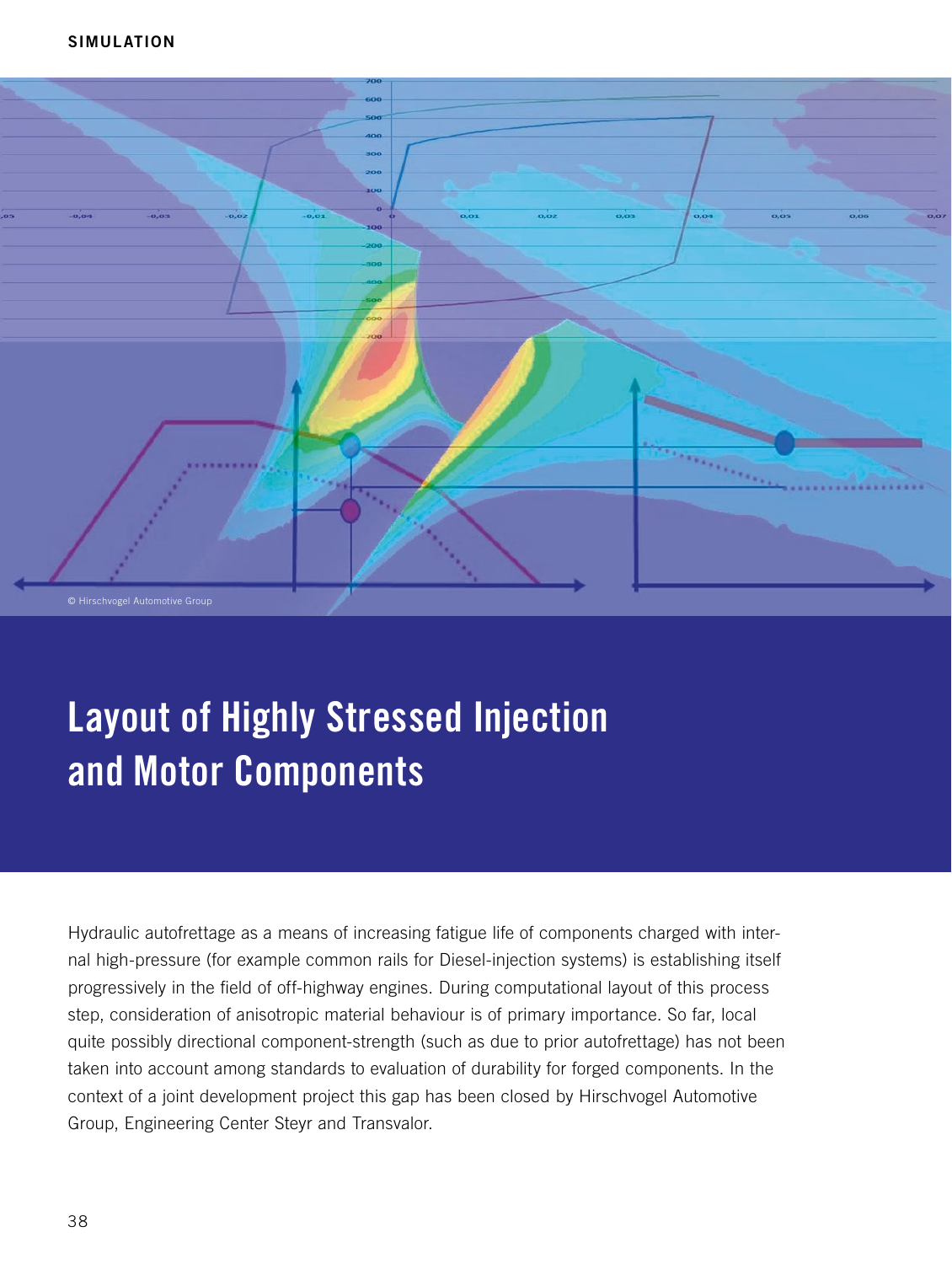#### AUTHORS



B. A. Jochen Heizmann is responsible for the development of new business areas at Hirschvogel Automotive Group in Denklingen (Germany).



Dr.-Ing. Hans-Willi Raedt takes responsibility for the Advanced Engineering Department at Hirschvogel Automotive Group in Denklingen (Germany).



Dipl.-Ing. Patrice Lasne is Senior Engineer in the Development of Transvalor S.A. in Mougins (France).



Dipl.-Ing. Helmut Dannbauer takes responsibility for Analysis Services and Software Products of the Structural Analysis Department at Engineering Center Steyr GmbH & Co. KG in St. Valentin (Austria).

#### PRINCIPLE OF HYDRAULIC **AUTOFRETTAGE**

Injection pressures beyond 2000 bar contribute significantly to a more efficient exploitation of fuel in prospective engines. The so-called autofrettage method ensures, that hydraulic tubes and pipes are able to withstand ever-increasing alternating loads [1]. Autofrettage is a means of generating residual stresses in pipes, in order to improve its load-bearing capacity as well as fatigue-life [2]. In the course of hydraulic Autofrettage thick-walled metallic cylinders are subjected on the inner diameter to a high internal pressure. At present, the level has been recorded at three to four times the nominal working pressure. Thereby material at the inner diameter is expanded under tensile loading above its elastic limit, FIGURE 1, whereas deformation in outer sections still remains in the elastic area of the material. After release of the autofrettage pressure the outer zone of the cylinder will relieve elastically. Material in the area of the inner diameter, particularly at the bore-intersection will undergo plastic deformation again, this time under compressive loading. After achieving the state of equilibrium, plastically deformed sections will end up in a condition of compressive residual stresses. Later, under impact of internal working pressure this will have a positive effect, as compressive residual stresses resulting from autofrettage compensate tensile stresses: during operation reduced equivalent stresses as well as shifted local mean-stresses can lead to higher admissible amplitude stresses [3].

#### OPTIMISATION OF FORGED HIGH STRENGTH COMPONENTS

Technical systems of modern times – both for automotive and off-highway applications – contain forged highstrength components, many times. Its key role particularly can be explained by the massive load-bearing capacity, which is the crucial point whenever it comes to transmission of exalted forces, torques or pressures. Increasing requirements regarding power density necessitate more intense component optimisation, which takes painstaking tuning of material, component-geometry as well as numerous parameters along the entire development- and process-chain for granted.

In the course of full utilisation of mechanical-geometrical potentials at ideally lowest costs, vigorous application as well as continuous development of advanced design tools gains great importance. Thanks to long-standing know-how and software-tools as CAD, topology- and shape-optimisation as soon as linear-elastic FEM simulation the Hirschvogel Automotive Group is in a position to reliably design components on the basis of requirements and design-rules of customers. Furthermore, the company recently has acquired numerous further competences and refined these together with for instance industrial and academic partners (such as regarding understanding of micromechanical material-mechanisms). Such as application of elasto-plastic forming-simulation in combination with advanced materi-



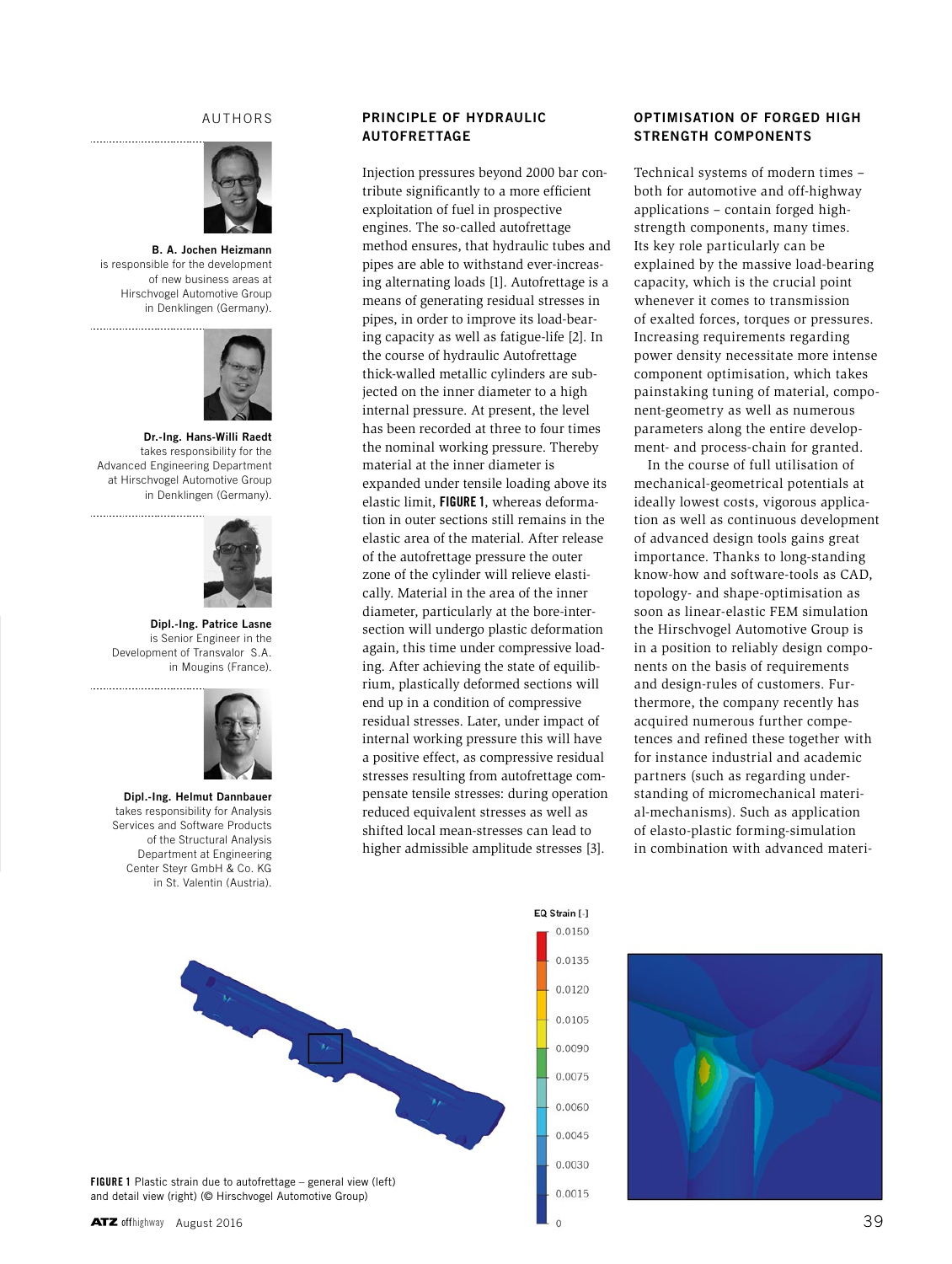

FIGURE 2 Goodman Diagram (left) and Haigh diagram (right) (© Hirschvogel Automotive Group)

al-models creates the possibility, to not only compute least plastic deformations precisely adjusted during autofrettage, but also to post process resulting residual stresses. Generally, whenever it comes to classical forming simulation in combination with metallic materials, isotropic hardening is assumed. In the case of minor plastic deformation and particularly in combination with cyclic material loading, as a rule kinematic hardening dominates. These will now by means of suitable models in combination with material-specific parameters be taken into consideration during FEM simulation of the autofrettage-process followed by a fatigue analysis.

#### PREVIOUS APPROACHES ADOPTED TO ASSESS FATIGUE LIFE OF COMMON RAILS

In cases where autofrettage does not come to fruition or whenever one chooses conservative approaches during layout of common rails, engineers are tempted to regard empirical values related to diameter ratios. If FEM software good for linear-elastic analysis of operating states (without prior autofrettage) is available, various geometry-proposals can be assessed via empirical formula which take material strength (for example YS or UTS) and von Mises equivalent stress into account at the same time. In the event of deploying formulations of material science and fatigue, the Goodman diagram, FIGURE 2, may be applied, in order to quantify the relation of mean stress and alternating strength with respect to durability of the material. The area underneath the graph indicates, that at given stresses the material should not fail. The area above the curve represents potential failure of the material. Thereby  $\sigma_A$  stands for stress amplitude,  $\sigma_M$  for mean stress,  $\sigma_{\text{FAT}}$  represents fatigue limit for exclusively alternating load and  $\sigma_{\text{TS}}$  stands for ultimate tensile strength, respectively  $\sigma_{\rm cs}$ for ultimate compressive strength of the material. The general trend, shown by the Goodman diagram for example provides decreasing sustainable stress amplitudes with increasing tensile mean stress [4].



FIGURE 3 Local increase of yield stress (left) and ultimate tensile strength (right) due to autofrettage (© Hirschvogel Automotive Group)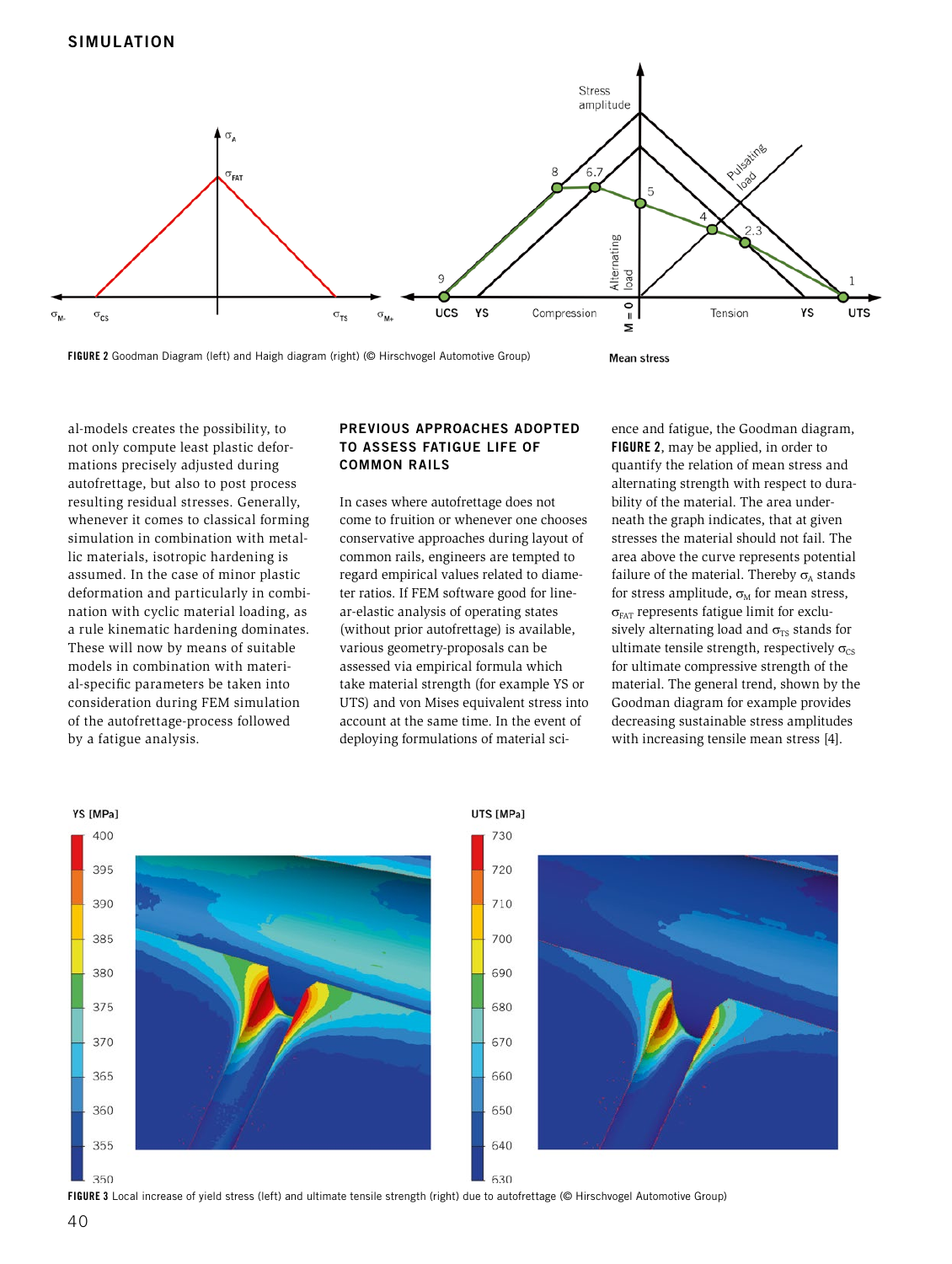

FIGURE 4 Consideration of isotropic (left) and kinematic (right) material behaviour (© Hirschvogel Automotive Group)

In the course of fatigue-life assessment (such as common-rails) taking autofrettage into consideration, while following advanced approaches, as a rule elasto-plastic FEM software (for example FORGE) is applicable. Simultaneously the so-called Bauschinger effect in terms of kinematic hardening models is included in the computations, so that a realistic distribution of residual stresses can be transferred from a prior autofrettage simulation to the subsequent fatigue-life analysis (for example FEMFAT). Thanks to the description of the material-characteristic by Haigh diagrams, compared to the Goodman diagram mean stress sensitivity of the material can be considered at a higher level of detail, FIGURE 2.

#### NEW ACCOMPLISHMENTS QUALIFIED FOR FATIGUE LIFE ASSESSMENT OF COMMON RAILS

Due to joint further development of models suitable for fatigue life assessment, in the future local strain hardening as well as softening effects related to plastic deformation can be integrated in terms of yield stress as well as ultimate tensile strength – as a result of a preceded elasto-plastic forming simulation – into the subsequent fatigue analysis, FIGURE 3. This is ensured by making a distinction between isotropic and kinematic material behaviour during transfer of local parameters to durability analysis. As a rule, for the latter behaviour directional dependency of ultimate tensile strength and yield stress due to deformation during autofrettage plays a crucial role, FIGURE 4.

This in turn means that fatigue life analyses do not only operate on the basis of local Haigh diagrams, beyond that these are adapted due to present variations of strength. Whenever impacts on the material properties (such as fatigue strength) are being calculated in the FEMFAT software, the associated Haigh diagram changes. Positive impacts lead

to an expansion of the diagram, whereas negative ones would entail a reduction of material properties, simultaneously the loading capacity would decrease. Any individual adaptation shall be made proportionally in accordance with existing local specifications for ultimate tensile strength. As a consequence, any node of the finite-element-mesh can carry a customised Haigh diagram and therefore also can evince a varying local s-n curve – due to dissimilar material properties and boundary conditions (temperature, notch, surface roughness etc.). Furthermore, one has not to assume homogeneous material properties anymore, because the accuracy of the material description via individual data on material strength at any finite-element-node can be transferred from forming simulation to fatigue life analysis, FIGURE 5.

As a general rule, engine components are designed to have fatigue strength. As a consequence, during fatigue life analysis of common rails focus is solely placed